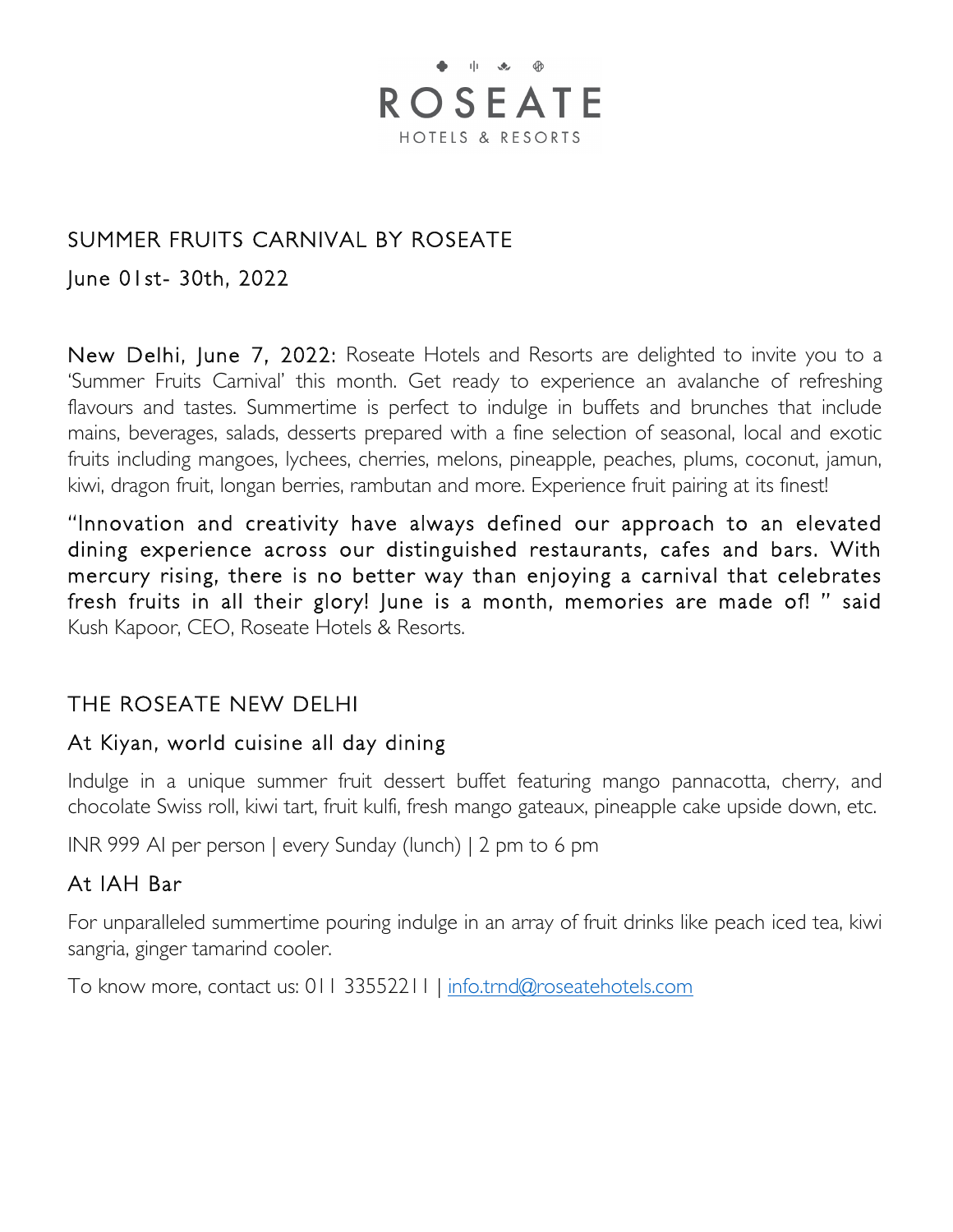

### ROSEATE HOUSE NEW DELHI

#### At DEL, world cuisine bistro

End the weekend on a flavourful note with our Sunday themed lunches offering delicious salads, mains and exclusive desserts prepared with fresh summer fruits: 5th June: Citrus fruits pomelo, valencian oranges, sweet lime, grapefruit, persimmon, bael 12th June: Melons muskmelon, watermelon, yellow watermelon, honeydew melon 19th June: Stone Fruits peach, plum, gooseberry, cherries, apricot, nectarines, avocado 26th June: Mango - safeda, dussheri, totapari, hapus, sanduri

INR 3999 AI per person

#### At Chidya Ghar

Unwind at the first of its kind 'old school' bar offering a delightful menu of cocktails & mocktails that include an array of fresh summer fruit concoctions.

To know more, contact us at: + 91 11 71558800 | info.rhnd@roseatehotels.com

At Aheli Spa As part of the summer fruits carnival, Aheli Spa brings to you a special fruit facial for rejuvenated and glowing skin. Say goodbye to summer tanned skin with a body wrap made especially with fruits.

#### THE ROSEATE GANGES, RISHIKESH

#### Mango Festival at Chidya Ghar

The king of fruits is back! The Roseate Ganges brings to you a specially crafted selection of delicious beverages, desserts and mains prepared with fresh seasonal mangoes. Satiate your cravings with mangolicious preparations like aam panna, mango srikhand and puri, mango phirni, mango mousse, and mango cheesecake.

For bookings, please call us on: +91 9319903388